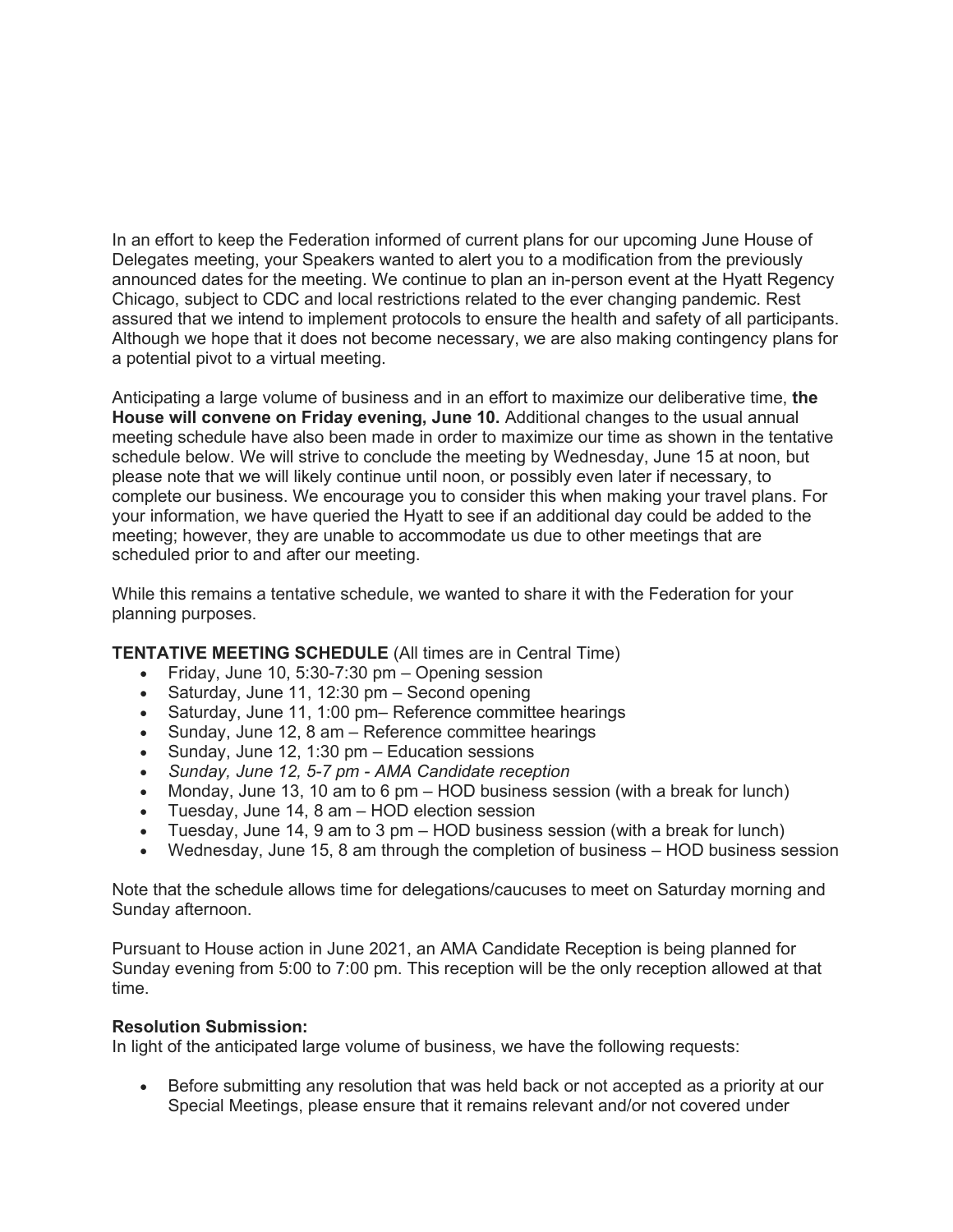current policy. A review of the issue in the current version of [PolicyFinder](https://policysearch.ama-assn.org/) may be in order.

- Consider whether a letter to the AMA's executive vice president or to the Board might achieve the goal of the resolution without the need for consideration by the HOD. For example, House action is not required to send a letter to Congress or the Centers for Medicare and Medicaid Services if current policy addresses the matter.
- Please review your particular rules, as you may find that submission of a resolution to one of our Special Meetings, even if not prioritized, fulfills your delegation's responsibility to submit the resolution and re-submission may not be required.

Please submit resolutions that are still relevant and require House action as soon as possible and no later than Friday, April 8. This will facilitate processing such as legal review, timely publication of the handbook, and implementation of the trial for a preliminary document to be developed from testimony on the Online Forum.

## **Service on HOD Committees:**

Volunteers to serve on House committees, including reference committees and rules and credentials, are being sought at this time. A **new** application form, found [here](https://www.ama-assn.org/house-delegates/hod-organization/hod-speakers-info-reference-committee-service-and-reports-member) and attached to this email, should be submitted to [HOD@ama-assn.org.](mailto:HOD@ama-assn.org) Note that those who have applied previously need to submit this new form to be considered. As a reminder, reference committee volunteers would need to be available to meet virtually on the weekend PRIOR to the Opening Session of the House to develop a preliminary document based on the Online Forum testimony. All applicants are asked to hold this weekend open on their schedule to accommodate this meeting. We encourage all who are interested to apply, even those who may have served at our recent Special Meetings.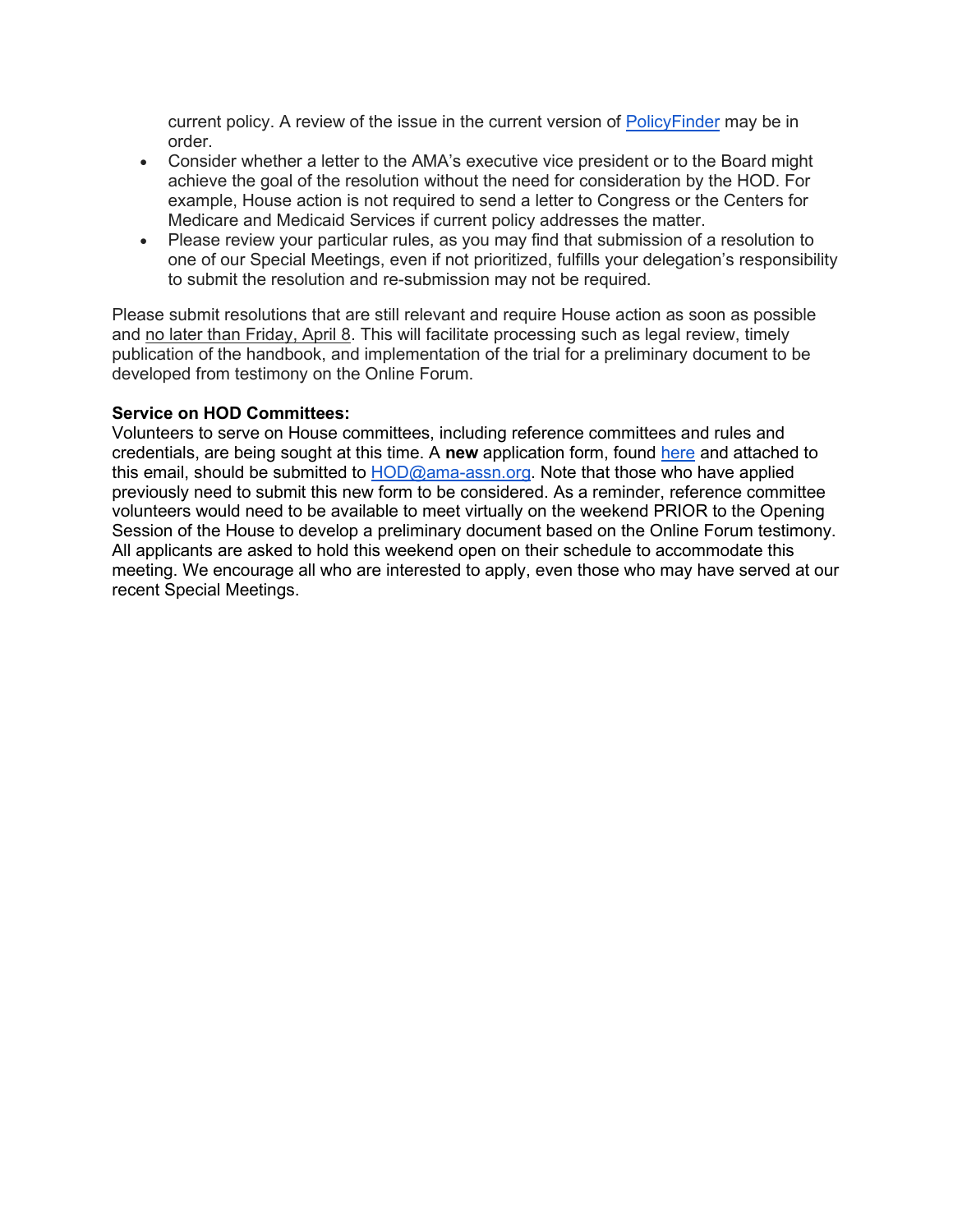

## HOD COMMITTEE VOLUNTEER FORM

This form is to be completed by volunteers for reference committees (*other than F*) and the Rules & Credentials committee for the Annual meeting. Note that if we hold a Special Meeting, we may also need volunteers for a Resolutions Committee. **Please indicate the specific committee/s in which you would be interested.** You may select more than one committee, or you may choose "ANY."

#### **Note: If you have previously applied or have served on a committee, including for any of the Special Meetings, please submit a new application using this form.**

To accommodate the trial to increase the effectiveness of the Online Forums that was passed at N21 (Resolution 606), please note that we anticipate convening all reference committees on the weekend prior to the Opening Session of the House of Delegates. We ask that all who are interested in serving hold that weekend open to accommodate these meetings.

### ☐ **I will be available to meet virtually on the weekend prior to the Opening of the HOD**

**Please note that Volunteers to chair a reference committee must be experienced with managing a virtual meeting. Please check below if you are interested in serving and have this experience.**

## ☐ **I would like to be considered to serve as Chair of a Reference Committee**

| VOLUNTEER INFORMATION (*REQUIRED INFORMATION) |                              |  |
|-----------------------------------------------|------------------------------|--|
| *Name                                         | *Specialty                   |  |
| *Email                                        | *Mobile                      |  |
| *City / state                                 |                              |  |
|                                               |                              |  |
| <b>HOD COMMITTEES</b>                         |                              |  |
| $\Box$ ANY                                    | $\Box$ D: Public Health/     |  |
| $\Box$ Constitution & Bylaws                  | $\Box$ E: Science Technology |  |
| $\Box$ A: Medical Service                     | $\Box$ G: Medical Practice   |  |

☐ Rules & Credentials ☐ *Resolutions Committee*

- $\Box$  B: Legislation
- ☐ C: Medical Education

| *Delegate or Alternate Delegate: (PLEASE SELECT ONE) |                           |  |
|------------------------------------------------------|---------------------------|--|
| □ Delegate                                           | $\Box$ Alternate Delegate |  |
| *Name of the society or section you represent:       |                           |  |